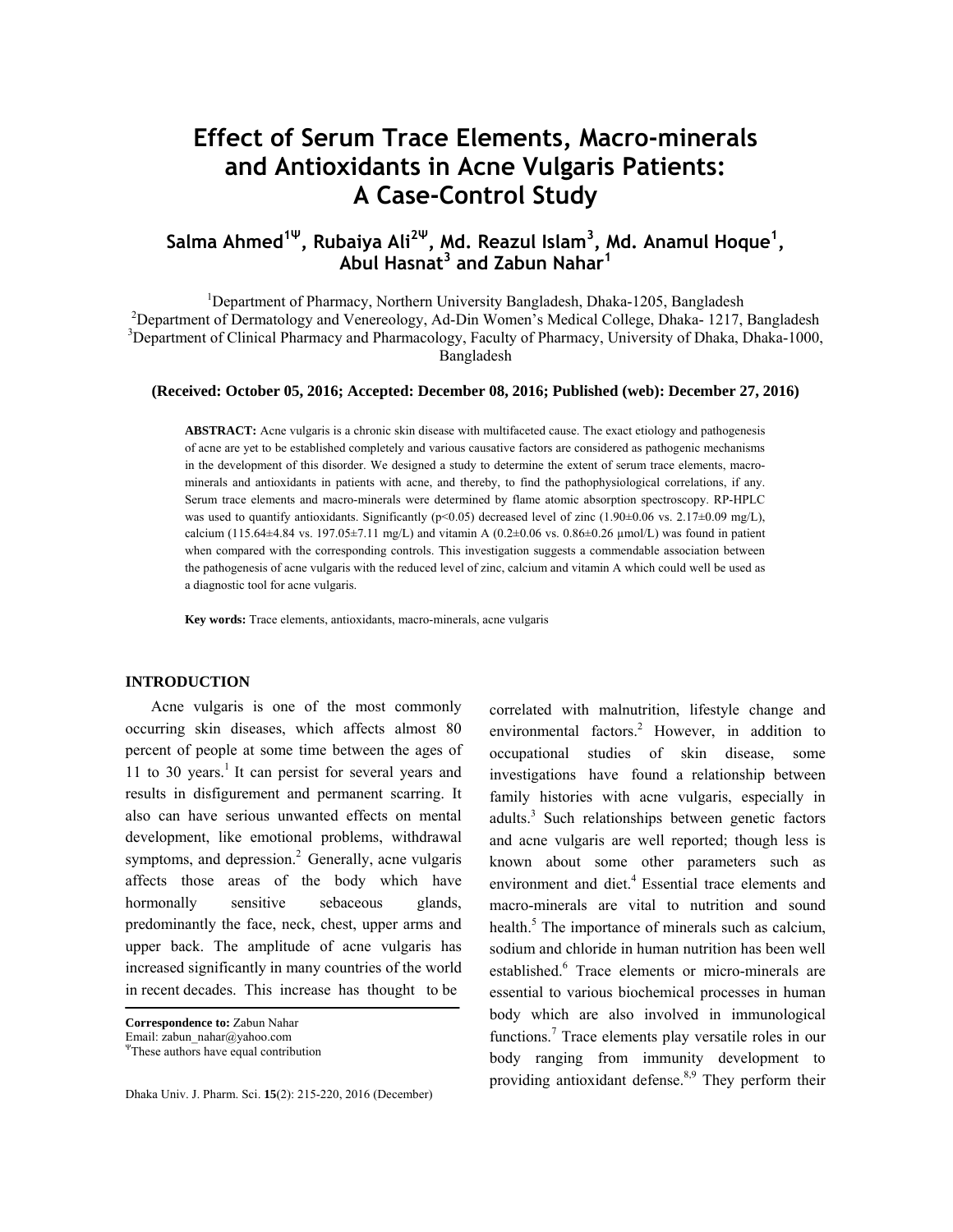function by interacting with biomolecules in human body. It has been seen that elemental content is often related to several skin diseases and trace elements activate a great number of enzymes that are involved in the disease evaluation and its treatment.<sup>10</sup> Imbalances of different trace elements and macrominerals may adversely affect biological functions and are associated with skin diseases such as acne vulgaris.<sup>11</sup> Oxidative stress may occur due to the deficiency of trace elements like copper, manganese, zinc and selenium $12$ , which is known to be one of the major causative agents in acne vulgaris patients. $^{13}$ There are some studies regarding the correlation between zinc deficiencies and acne. These studies are few in number but have claimed that patients suffering from acne have low serum zinc levels than normal individuals.<sup>14</sup> Although we found few studies on the serum levels of copper, manganese and other trace elements in acne patients worldwide, but no such study has been done in Bangladesh. It has become clear that nutritional factors like vitamins are involved in acne development.<sup>15</sup> In addition, synthetic antioxidants may have several unwanted effects on our body; so much attention has been put toward various natural antioxidants.<sup>15</sup> Antioxidants derived from dietary sources and they are also known as non-enzymatic antioxidants including fat-soluble vitamins like vitamin A (retinol) and vitamin E (tocopherol).<sup>16</sup> Vitamin A and E are essential for our health and their deficiency can cause serious diseases. Vitamin A deficiency is thought to be associated with suppressed mucus secretion results in keratinized and scaly skin.<sup>17</sup> Common signs of vitamin A deficiency are rough and dry skin, which often first appears as rough, raised bumps on the back of the arms.<sup>18</sup> On the other hands, patients with acne were shown to improve their acne condition after administration of vitamin A and  $E^{14}$ .

 So, the aim of our study to demonstrate and compare the serum level of different trace (zinc, copper and manganese) elements, macro-minerals (calcium and magnesium) and vitamins (vitamin A and E) of acne patients with that of the control group to find out whether there is any clinically significant relationship exist between them.

### **MATERIALS AND METHODS**

 Sixty five acne vulgaris patients (49 females and 16 males with a mean age of  $29.3\pm2$  years) were recruited randomly from outpatient department of Ad-Din Women's Medical College by a dermatologist and 65 sex and age-matched healthy volunteers (48 females and 17 males with a mean age of 29.5±2 years) were recruited as control subjects. The purpose of the study was thoroughly explained to all the subjects and written consent form was filled up by each of them. Different clinical examinations of the study subjects were performed to identify the presence of other diseases, which might change the study parameters. Routine physical checkup including their organ activity, nutritional condition, weight, blood pressure and chest X-ray was performed for all study subjects. Blood urea nitrogen, hematocrit, glucose, liver enzyme and creatinine tests were also conducted to find out their pathological conditions for all subjects. These subjects were free from diabetes, kidney failure, or other disease and they were not treated with drugs (antihypertensives, diuretics, mineral supplements, etc.), which can interfere with the concentration of the elements. Ethical approval was obtained from the Medical College authority.

 **Blood sample collection and serum separation.**  Venous blood (5 ml) was drawn from each subject using a syringe fitted with a stainless steel needle. Then the collected blood was allowed to clot for at least 1h at room temperature. Centrifugation was performed at 3000 rpm for 15 min to separate the serum. The serum was stored at −80°C until quantitative analysis. Precautions were taken to eliminate all metal contamination during blood collection, processing and storage according to criteria set by National Committee for Clinical Laboratory Standards.<sup>19</sup>

 **Chemicals and reagents.** Analytical and HPLC grade chemicals and solvents were used as appropriate.

 **Determination of serum trace elements and macro-minerals level.** Measurement of serum trace elements and macro-minerals level was performed by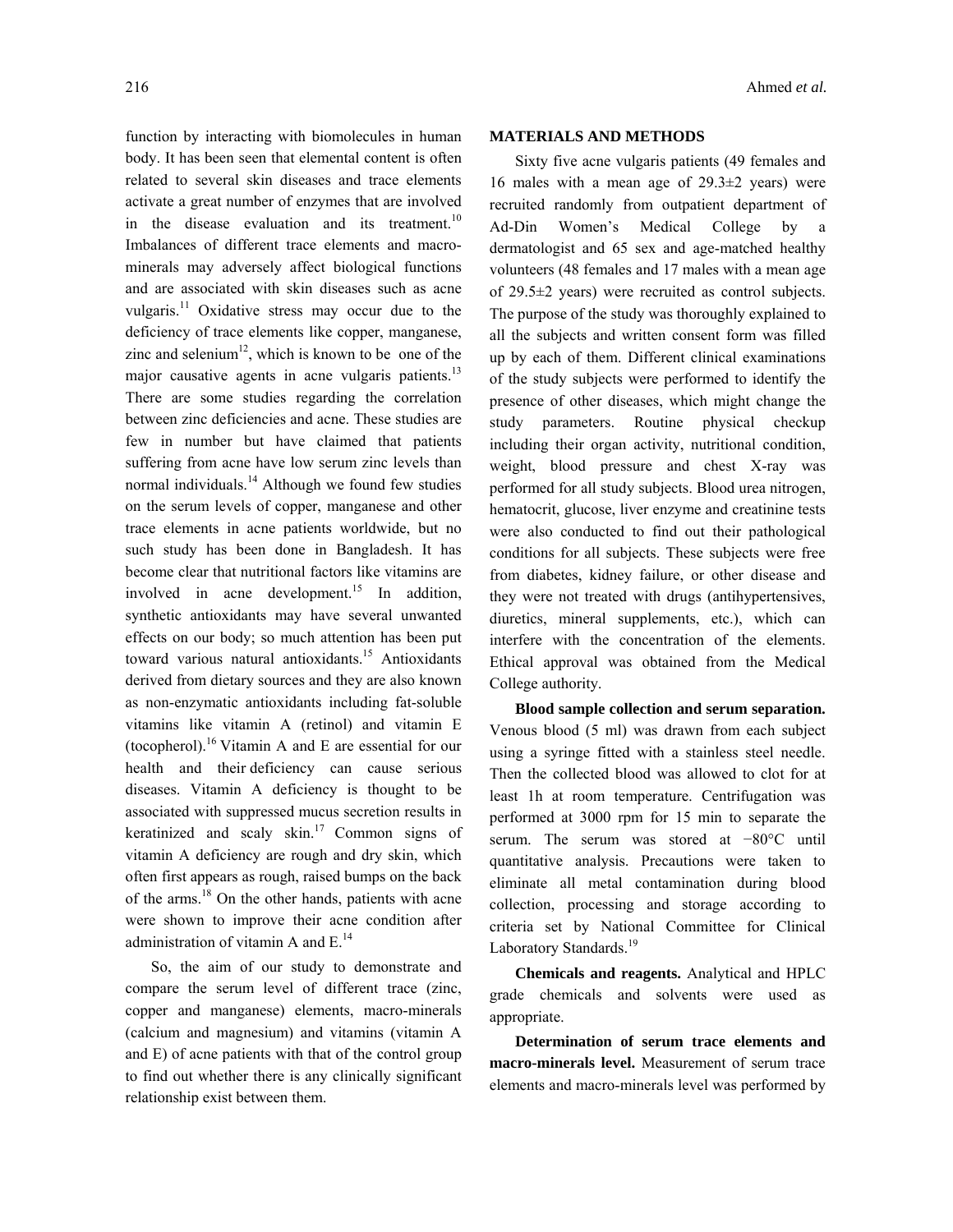flame atomic absorption spectrometry (FAAS, Spectra AA 220). Samples were diluted with deionized water and dilution factor was 10. Calibration curve was prepared from the different concentrations (0.5, 1.0, 5.0, 10.0 and 12.0 mg/L) of standard minerals. Absorbance was measured at 213.8, 327.5, 279.9, 421.5, and 286.2 nm for zinc, copper, manganese, calcium, and magnesium respectively. Quality and assay accuracy were maintained by applying standard solutions for every ten samples. Software named Spectra AA was used to determine the concentration of trace and macrominerals.

 **Measurement of vitamin A and E.** Vitamin A (retinol) and vitamin E (α-tocopherol) were measured by liquid–liquid extraction method in RP-HPLC using N-hexane which was evaporated to dryness using a Sample Concentrator at 40°C under a nitrogen steam. Then, the dried extract was reconstituted using mobile phase. From the reconstituted sample, 20 µL was carefully injected into a  $C_{18}$  (Nucleosile) column with a mobile phase of 90% methanol and 10% water at a flow rate of 1 ml/min.

 **Statistical analysis.** Data are presented here as mean  $\pm$  standard error mean (SEM). To find out the correlation among various parameters, Pearson's correlation analysis was performed. Independent sample t- test and cross table variables were used to compare all the parameter of acne patients and controls. Statistical software package SPSS (version 22.0) was used to perform all those tests.

#### **RESULTS AND DISCUSSION**

 **Serum trace elements and macro-minerals level.** Serum levels of trace elements and macrominerals are shown in table 1 and the average values of serum zinc, copper, manganese, calcium and magnesium were 1.90±0.06, 6.89±0.66, 4.64±0.68, 115.64±4.84 and 31.24±2.04 mg/l respectively for patient group and 2.17±0.09, 6.48±0.21, 4.45±0.5, 197.05±7.11 and 28.31±0.87 mg/l for the healthy control group. Statistically significant (p<0.05) lower level of serum zinc and calcium was observed in acne patients when compared with the control group.

 **Serum antioxidant vitamin levels.** The serum levels of vitamin A and E were 0.2±0.06 and  $2.96\pm0.48$  µmol/l for the patients and  $0.86\pm0.26$  and 4.06±0.78 µmol/l for the control group, respectively, and we found a significantly lower ( $p$ <0.05) level of vitamin A in the patient group (Table 2).

 **Correlation analysis among different trace elements and macro-minerals.** The inter-element correlations of the tested elements between patients and controls were analyzed by Pearson's test which showed either positive (direct) or negative (inverse) correlations for some elements. Table 3 shows the correlations among various parameters with their coefficient. In the patient group, we found a significantly positive correlation between Zn and Mg  $(r = 0.287, p = 0.044)$ ; Ca and Mg  $(r = 0.571, p = 0.044)$ 0.001). In the control group, we found positive relationship between Cu and Mn  $(r = 0.413, p =$ 0.003); Ca and Mg (r=0.552, p=0.002). Inverse correlations between elements were not significant.

 Trace elements, macro-minerals and vitamins are essential elements that play vital roles in the biochemical processes of our body.<sup>20</sup> The relationship between certain minerals and acne vulgaris is a concern of ongoing investigation. Till date, only a few studies are available those highlight the role of minerals in the disease progression of acne. Minerals act as essential co-factors for all enzymatic reactions in human body. The normal level of trace elements in our blood is very important for healthy skin.<sup>20</sup> They play a crucial role in immunity system and alteration of normal homeostasis of these elements in our body may adversely affect different biological processes leading to unwanted complications. $21$  Since ancient ages, human are using macro-minerals for their therapeutic effects on skin. $13$  Zn is a trace element that is considered as a vital mineral for skin health. It is important for the activation of local skin hormone level, inflammation control and skin cell regeneration etc.22 Moreover, Zn binds with several proteins in human body and the biological activities of these Zn bound proteins depend on the appropriate concentration of  $Zn$  in our body.<sup>23</sup> The deficiency of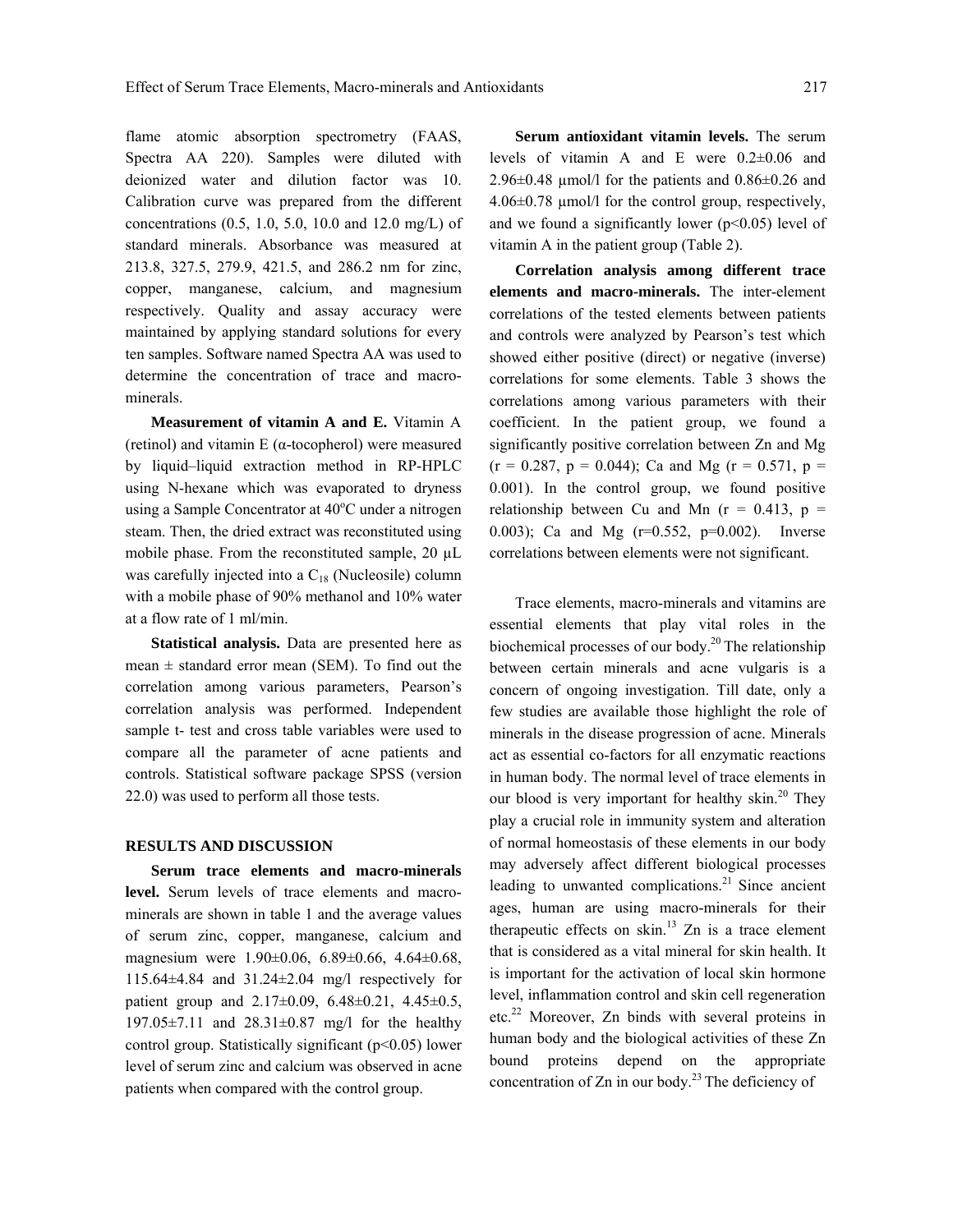| Parameter | Patient group (mg/l) | Control group $(mg/l)$ | p value  |
|-----------|----------------------|------------------------|----------|
| Zinc      | $1.90 \pm 0.06$      | $2.17 \pm 0.09$        | $0.01*$  |
| Copper    | $6.89 \pm 0.66$      | $6.48 \pm 0.21$        | 0.557    |
| Manganese | $4.64 \pm 0.68$      | $4.45 \pm 0.5$         | 0.823    |
| Calcium   | $115.64\pm4.84$      | $197.05 \pm 7.11$      | $0.000*$ |
| Magnesium | $31.24 \pm 2.04$     | $28.31 \pm 0.87$       | 0.191    |

**Table 1. Serum levels of trace elements and macro-minerals in patients and control group.** 

\*p<0.05, is significant

All values are expressed in mean ± SEM

#### **Table 2. Serum levels of antioxidant vitamins in patients and control group.**

| Parameter | Patient group (µmol/l) | Control group $(\mu \text{mol/l})$ | p value |
|-----------|------------------------|------------------------------------|---------|
| Vitamin A | $0.2 \pm 0.06$         | $0.86 \pm 0.26$                    | $0.02*$ |
| Vitamin E | $2.96\pm0.48$          | $4.06\pm0.78$                      | 0.234   |

\*p<0.05, is significant

All values are expressed in mean ± SEM

#### **Table 3. Study of inter-element correlations.**

| Correlation | Patient group |            | Control group |            |
|-------------|---------------|------------|---------------|------------|
| parameter   | r             | p          | $\mathbf{r}$  | p          |
| Zn and Cu   | 0.074         | 0.607      | $-.039$       | 0.786      |
| Zn and Mn   | 0.012         | 0.934      | 0.045         | 0.754      |
| Zn and Ca   | $-0.004$      | 0.987      | 0.028         | 0.848      |
| Zn and Mg   | 0.287         | $0.044*$   | 0.139         | 0.336      |
| Cu and Mn   | 0.031         | 0.830      | 0.413         | $0.003***$ |
| Cu and Ca   | $-0.133$      | 0.356      | 0.013         | 0.929      |
| Cu and Mg   | $-0.230$      | 0.108      | 0.109         | 0.450      |
| Mn and Ca   | $-0.015$      | 0.917      | 0.293         | $0.039*$   |
| Mn and Mg   | $-0.070$      | 0.627      | 0.223         | 0.120      |
| Ca and Mg   | 0.571         | $0.001***$ | 0.552         | $0.002$ ** |

Values with negative sign indicate an inverse correlation

r correlation co-efficient, p significance

\* Correlation is significant at 0.05 level (two-tailed)

\*\* Correlation is significant at 0.01 level (two-tailed)

Zn can cause dermatitis and decreased immune function and is commonly found in patients with growth retardation and skin lesions.23,24 Our study also corroborates these findings as significant decrease in the serum zinc concentration of acne vulgaris patients compared to the control subjects  $(p=0.01)^{23}$  In our study, a change in serum concentration of Cu between patient and control group was not significant like some previous studies.<sup>25</sup> However, we did not find any significant change in the serum level of Mn but one study does not support this finding.26

 Macro-minerals such as sodium (Na), potassium (K), calcium (Ca) and magnesium (Mg) etc. have vital role in maintaining good health. In order to enjoy a healthy life, our diet should contain these macro-minerals in adequate quantities.<sup>27</sup> Ca plays a significant role in different enzymes activation and also in the maintenance and formation of bone. Moreover, Ca is involved in neuromuscular excitability. $27$  Ca deficiency, due to poor nutritional status is a risk factor for various chronic diseases. Moreover, Ca deficiency can lead to osteoporosis, osteoarthritis, hypertension, various cancers, and many other cardiovascular diseases.<sup>28</sup> Mg is an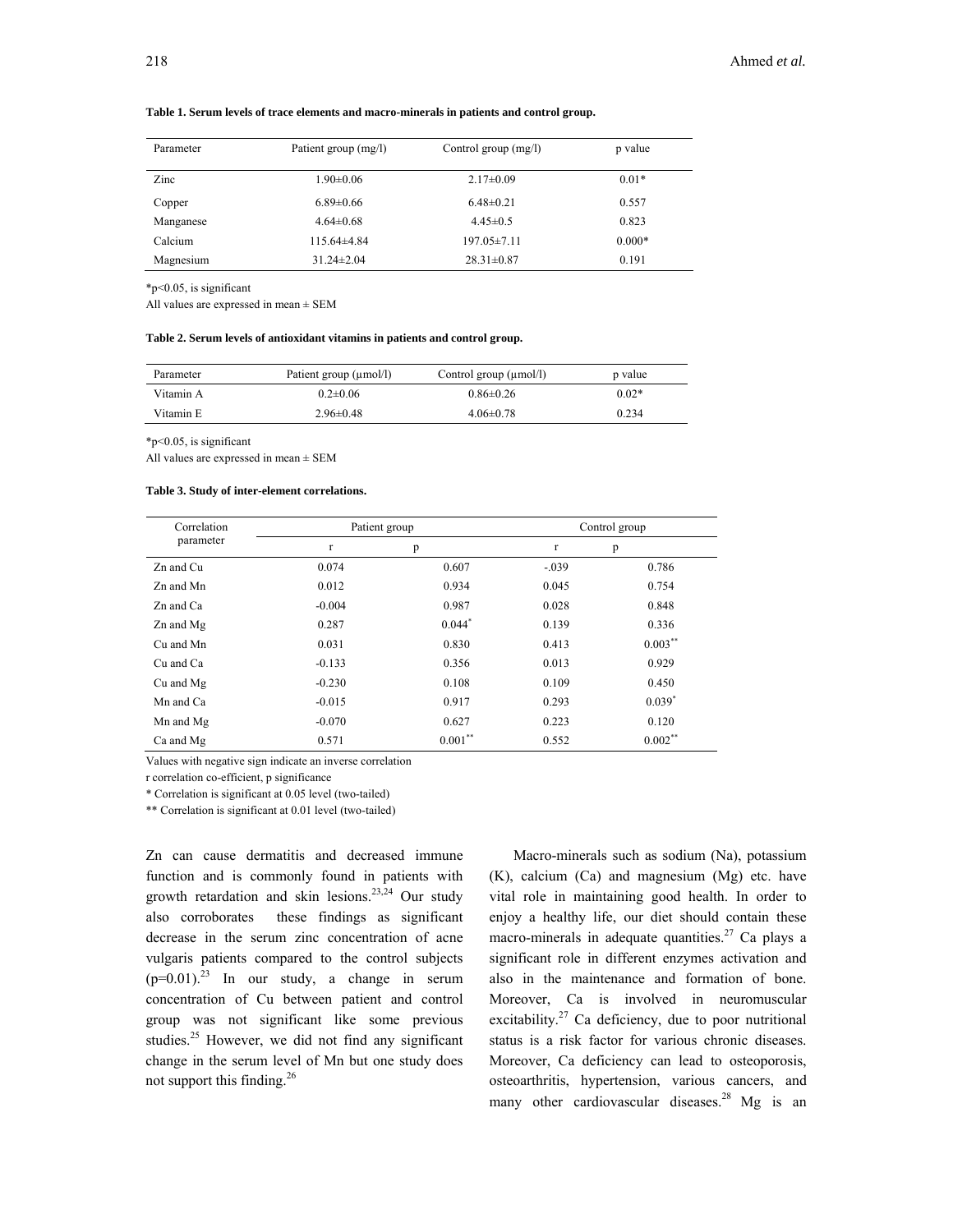important macro-mineral, which plays some vital role like oxidative phosphorylation, energy production, and glycolysis. It is required for the synthesis of glutathione, DNA, RNA and for the structural development of bone. Magnesium additionally assumes a part in the active transport of calcium and potassium ions across cell membranes that are important for normal heart rhythm, nerve impulse conduction and muscle contraction.29 To our knowledge, there is no study available regarding the determination of the status of Ca and Mg in patients with acne vulgaris. Our result found significantly lower level of calcium in acne patients when compared to control subjects  $(p<0.001)$  which is supported by a previous study where decreased concentration of calcium in endoplasmic reticulum was found to be the cause of darier keratinocytes, one kind of skin disease. $30$ 

 Though potentially harmful, reactive oxygen species (ROS) are essential for biological functions. $31$ Lipid peroxidation, which is harmful to health, occurs through a free radical chain reaction mechanism where oxygen acts as a vital element.<sup>32</sup> There should be balance between production and elimination of ROS which is crucial for proper maintenance of a healthy biological system.<sup>31</sup> Antioxidant vitamins scavenge and inhibit the development of free radicals or oppose their actions.<sup>33</sup> Moreover, antioxidants also prevent lipid peroxidation by free radical inactivation.<sup>34</sup> Our study showed a significantly lower level of vitamin A  $(p = 0.02)$  in acne patients in comparison with controls, but the difference between vitamin E was not significant. According to an earlier study, retinoids (a chemical form of vitamin A) was used to treat acne vulgaris which suggests that vitamin A deficiency can be a causative factor of this disease which we found in our study as well. $35$ Therefore, our study suggests that significant reduction of these elements in serum levels may trigger the pathogenesis of acne vulgaris.

## **CONCLUSION**

 In this study, we explored that acne vulgaris patients have a decreased serum concentration of trace elements, macro-minerals, vitamin A and vitamin E when compared to the healthy individuals. The study strongly suggests that reduced level of serum trace elements, macro-minerals, and

antioxidants may contribute to the pathogenesis of acne vulgaris.

### **REFERENCES**

- 1. James, W.D. 2005. Clinical practice; Acne. *N. Engl. J. Med.*  **352**, 1463-1472.
- 2. Mogaddam, R.M., Ardabili, S.N., Maleki, N. and Maedeh, S. 2014. Correlation between the severity and type of acne lesions with serum zinc levels in patients with acne vulgaris. *Biomed. Res. Int*. **474**, 1-6.
- 3. Kurt, E., Metintas, S., Basyigit, I., Bulut, I., Coskun, E., Dabak, S., Deveci, F., Fidan, F., Kaynar, H., Kunt, U.E., Onbasi, K., Ozkurt, S., Pasaoglu, K.G., Sahan, S., Sahin, U., Oguzulgen, K., Yildiz, F., Mungan, D., Yorgancioglu, A., Gemicioglu, B. and FuatKalyoncu, A. 2009. Prevalence and risk factors of allergies in Turkey (PARFAIT): results of a multicentercross-sectional study in adults. *Eur. Respir. J*. **33**,724-733.
- 4. Harris, J.M., Cullinan, P., Williams, H.C., Mills, P., Moffat, S., White, C., Yaylor, A.J.N. 2001. Environmental associations with eczema in early life. *Br. J. Dermatol*. **144**, 795-802.
- 5. Toyran, M., Kaymak, M., Vezir, E., Harmancı, K., Kaya, A., Ginis, T., Kose, G. and Kocabas, C.N. 2012. Trace element levels in children with atopic dermatitis. *J. Investig. Allergol. Clin. Immunol*. **22**, 341-344.
- 6. Williams, M., H. 2005. Dietary supplements and sports performance: minerals. *J. Int. Soc. Sports Nutr*. **11**, 43-49.
- 7. Kulkarni, N., Kalele, K., Kulkarni, M. and Kathariya, R. 2014. Trace elements in oral health and disease: an updated review. *J. Dent. Res. Rev*. **1**,100-104.
- Zemel, B.S., Kawchak, D.A., Fung, E.B., Ohene-Frempong, K. and Stallings, V.A. 2002. Effect of zinc supplementation on growth and body composition in children with sickle cell disease. *Am. J. Clin. Nutr*. **75**, 300-307.
- 9. Hallberg, L., Sandestrom, B., Ralph, A. and Arthur, J. 2000. Iron, zinc and other trace elements. In: Garrow JS, James WPT, Ralph A (eds) Human nutrition and dietetics, 10th edn. Harcourt Publishers Ltd. Churchill Livingstone, pp. 177-210.
- 10. Werner-Lindle, Y., Pallon, J. and Forslind, B. 1998. Physiologically Important Trace Elements of Paralesional Psoriatic Skin. *Scanning Microscopy* **12**, 599-608.
- 11. Saleh, O.B., Anbar, H.N.Z. and Majid, Y.A. 2011. Serum Trace Elements (Zinc, Copper and Magnesium) Status in Iraqi Patients with Acne Vulgaris. *Iraqi J. Pharm. Sci*. **20**, 44-49.
- 12. Mohamad, N.S. 2013. Trace elements homeostatic imbalance in mild and severe psoriasis: a new insight in biomarker diagnostic value for psoriasis. *Our Dermatol. Online* **4**, 449- 452.
- 13. Burris, J., Rietkerk, W., Woolf, K. 2014. Relationships of self-reported dietary factors and perceived acne severity in a cohort of New York young adults. *J. Acad. Nutr. Diet* **114**, 384-392.
- 14. Katzman, M. and Logan, A.C. 2007. Acne vulgaris: nutritional factors may be influencing psychological sequelae. *Med. Hypotheses* **69**, 1080-1084.
- 15. Halliwell, B. 2012. Free radicals and antioxidants: updating a personal View. *Nutr. Rev*. **70**, 257-265.